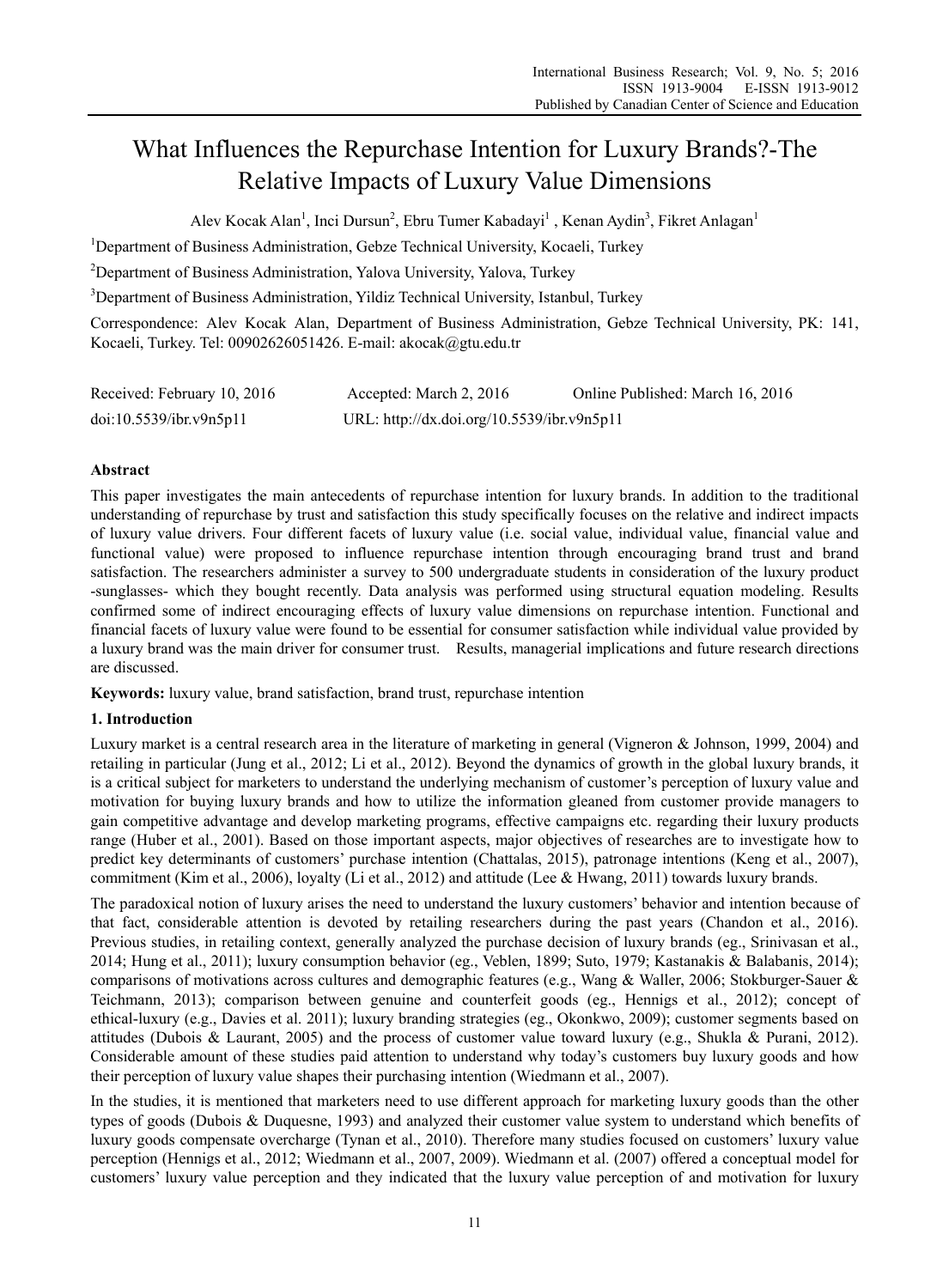brand purchasing is engaged to the nature of the financial, social, individual and functional benefits of a brand.

However, there is now little consensus about the dimensions of luxury value. Drawing by generally accepted importance of luxury value as a concept to both academic researchers and business practitioners, this paper further develops the luxury value concept for researchers and marketers of luxury goods and intends to fill this research gap by proposing a holistic framework of customer satisfaction, brand trust and luxury purchase intentions. The simultaneous examinations by using structural equation analyses allow us to characterize the magnitude of the each constituent of luxury value perceptions (i.e. social, individual, financial and functional) in the existence of other constructs. As a consequence current study contributes to a more holistic view to the complex phenomenon of luxury consumption by identifying luxury customers according to the dimensions that lead their value perception and consumption style. Associating related theoretical and empirical findings, this study sets new insights on understanding why customer is buying "luxury" from customers' perspective.

The structure of current paper is as follows. First, we review the prior researches on luxury consumption literature and establish a conceptual framework. This framework is organized around the four fundamental dimensions that underlie value perceptions; i.e. social, individual, financial and functional and their relationship between brand trust, customer satisfaction and purchase intention. Next, the methodology is explained in detail, and estimation methods are evaluated. On the last section empirical findings are discussed and we draw theoretical as well as managerial implications along with limitations and directions for future researches.

## **2. Background**

It is a well-known fact that luxury is a main factor that differentiates a brand in a product range, (Kapferer, 1997) and one of the leading drivers of customer preference and usage (Dubois & Duquesne, 1993). Grossman and Shapiro (1986, p.82) entitle luxury goods as status goods and define as" goods for which the mere use or display of a particular branded product confers prestige on their owners, apart from any utility deriving from their function". Luxury goods have some superior characteristic of high quality, aesthetics, premium price, exclusiveness and providing self-respect and appreciation by society (Heine & Phan 2011; Mattila, 1999). Anciently the context of luxury was only involved with the products like wines, cars, garments and watches and it was only available for elites but nowadays with the increasing level of income it is demanded by large masses and applicable in a wide range of products and services (Srinivasan et al., 2014). However, although the volume of the luxury market has been incrementally growing over the past years and the literature of marketing has recently paid considerable amount of interest in the study of luxury consumption, there is little known about why customers buy luxury brands (Vigneron & Johnson, 2004).

The literatures of marketing especially emphasize the underlying reasons of buying luxury brands to get admired by public (Srinivasan et al., 2014), show their status to in the public (Han et al., 2013), have experience of pleasure, beauty and aesthetics (Walls et al., 2011), experience excellent un-findable quality in ordinary products (Hansen & Wänke, 2011). In fact purchasing tendency of a luxury brand not only intention to have someone under his/her spells or purposes to show status, but also does something more than them (Dion & Arnould, 2011). Luxury consumption helps person to satisfy their personal needs and it is associated with their value perception (Srinivasan et al., 2014). As it is mentioned in the past researches the value perception of the luxury consumption can not only deal with either hedonic oriented view or status oriented view (Hennings et al., 2012). According to Atwal and Williams (2009) "the marketing of luxury goods has become increasingly complex, being associated not only with conveying an image of quality, performance and authenticity, but also with attempting to sell an experience by relating it to the lifestyle constructs of customers". Hence from that perspective and based of the studies of Wiedmann and his friends (2007, 2009), luxury goods can satisfy customers' functional, social, individual and financial needs and these four constructs are main drivers of customers' value perception. Indeed, it is a common knowledge that value that derived from a product or service consumption is one of the main determinant of purchase intention of individual (Chattalas & Shukla, 2015). In this context, the concept of value is defined as an overall subjective evaluation of product or service usage considering all related assessment criterion of individual (Zeithaml, 1988) and as stated before, research demonstrates that four fundamental dimensions namely functional, social, individual and financial value perceptions, as well as the specific constituents of each, are most important determinant of luxury value perceptions (Wiedmann et al., 2007; Hennigs et al., 2012). Consistently, in the current research, luxury value is conceptualized as a four-dimensional concept. Given luxury value dimensions consist of (1) functional value dimension (including usability value and quality value sub-dimensions), (2) social value dimension (covering conspicuousness value and prestige value sub-dimensions), (3) individual value dimension (through self-identity value, hedonic extravagance value, hedonic life enrichment value, hedonic self-gift giving value and materialistic value) and (4) price value dimensions.

## *2.1 Luxury Value Drivers /Functional Value*

The functional value of luxury in a product or service related functions refer to the subjective perception of quality and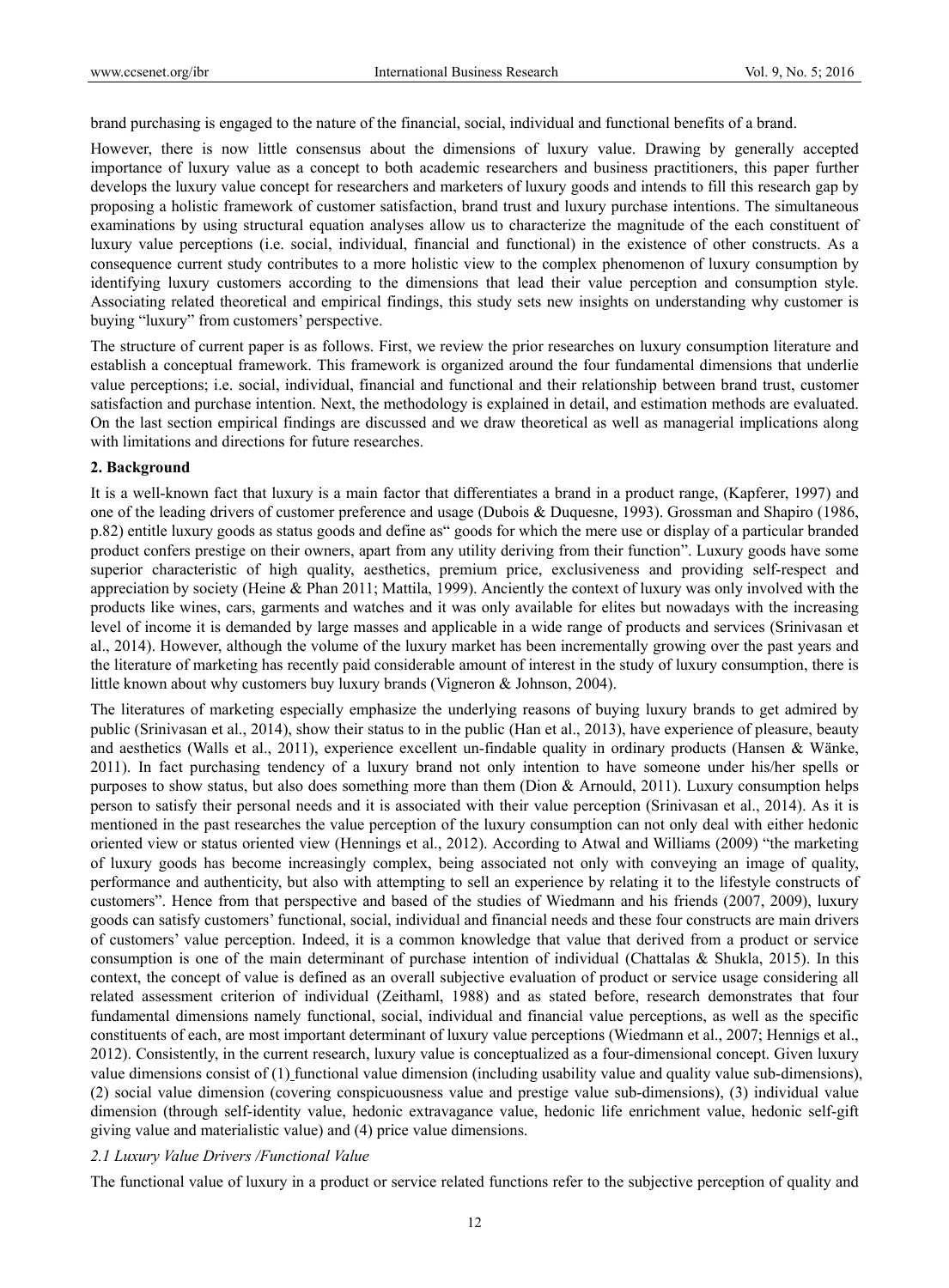usability when consuming the product or service (Hennigs et al., 2012). The product or service offerings are perceived as key drivers for satisfying the individual' need to perform functional value (Berthon et al., 2009). Broadly, the main reason for designing a product or service is providing core benefit to customer by fulfilling his/her needs. Owing luxury goods or services is associated with a superior brand equity and quality in customers' mind (Aaker, 2009). Therefore luxury enriched product or service is enhanced a customer's desire or preference for buying it (Hennigs et al., 2012). On that note, luxury products help the customers to express their usability value and quality value perception (Wiedmann et al., 2009).

## *2.2 Luxury Value Drivers/Social Value*

Beyond theirs' functional benefits, luxury brands are usually better in providing subjective intangible social benefits to customers (Vigneron & Johnson, 1999). The notion of social value is based on the researches about the construct of individuals' cooperation and competition with their social environment (Chattalas, 2015). Customers use luxury brands because it is considered by many people to be the reflective of social status, as a symbol of the social prestige and self-identity (Hung et al., 2011). Studies states that social value perception motivates customers to possess products according to their self-identity and their social reference group members' preferences (Shukla, 2012). Vigneron and Johnson (2004) proposed that different; luxury brands can provide to their customers' different types of value like prestige value and conspicuousness which can classify as main drivers of social value (Wiedmann et al., 2009). Prestige value makes individual feel that luxury brand is only for the selected few ones and consuming luxury is considered as a symbol of success (Hung et al., 2011). Conspicuousness value has an importing motivating force that influence individual for buying luxury brand because of the prestige perception, improving self-image and the symbol of status (Truong & McColl, 2011).

# *2.3 Luxury Value Drivers/ Individual Value*

From a larger perspective in investigating customer motivation for buying luxury product or services, socially oriented motivation is not enough for deep understanding the whole reason for purchasing luxury (Strizhakova et al., 2008). The individual value dimensions concentrate on an individual's self motivation on the consumption of luxury (Shukla et al., 2009). The main constituents of individual value are mentioned as self identity, hedonic-self gift giving, hedonic-extravagance, hedonic-life enrichment and materialistic value (Wiedman et al., 2009). Referring to individuals' self identity is a consistence of the features of luxury product and ones characteristics (Vigneron & Johnson, 1999). Hedonic-self gift giving value means that purchasing luxury products can be seen as giving gift to individual for celebrating an occasion that she/he believes significant for her/his self and buying luxury products is a way for treating her/his self (Wiedman et al., 2009). The other sub-dimension of individual value, hedonic-extravagance value is defined as arouse pleasure in one's mind while buying things and the main shopping motivation of one, who is more intended hedonic-extravagance value, is spending money even for non-functional things (Wiedman et al.,2009). The other main driver of individual value is called hedonic-life enrichment value that occurs during luxury consumption and gives the perception of one' mind self-actualization and provides deeper meaning in his/her life (Wiedman et al., 2009). The last dimension of individual value, materialistic value can be defined as the level of one' essentially thought about possession and acquisition to play an important part in his/her life (Wiedman et al., 2009). Highly materialistic individuals may admire people who own expensive homes, cars and clothes and like to own things that impress people (Wiedman et al., 2007). This shows that individual value is an inherent phenomenon and personal orientation of the customer towards luxury products.

# *2.4 Luxury Value Drivers/Financial Value*

The fourth dimension is the financial value of the product. This is about pecuniary facet of luxury consumption. It is well known fact that luxury products are related with premium price (Srinivasan et al., 2015). High price is thought as an indicator of high quality and status (Vigneron & Johnson, 1999). In this context it is supposed that high quality satisfies customer needs and buying luxury products, owing prestige brands is a symbol of status and wealth (Wiedman et al., 2007).

## **3. Role of Luxury Value in Repurchase Decision Process**

This research examines the role of luxury value from a multidimensional view and investigates the role of luxury value on brand satisfaction, brand trust and repurchase intention in luxury product settings. As such, compared with previous studies in this research area, this study provides a more elaborate screening of the mechanisms through which luxury consumption separately influence level of individual' brand satisfaction, brand trust and consequently repurchase intention. Although there have been a lot of researches on customer value and relationship between customer outcomes, to the best of our knowledge, few of them studied the relational outcomes of luxury customer value, especially in product concept, in emerging markets like Turkey. In addition, the framework proposed and examined in the present study provides several novel prescriptions for practicing luxury product providers: the effect of luxury value can be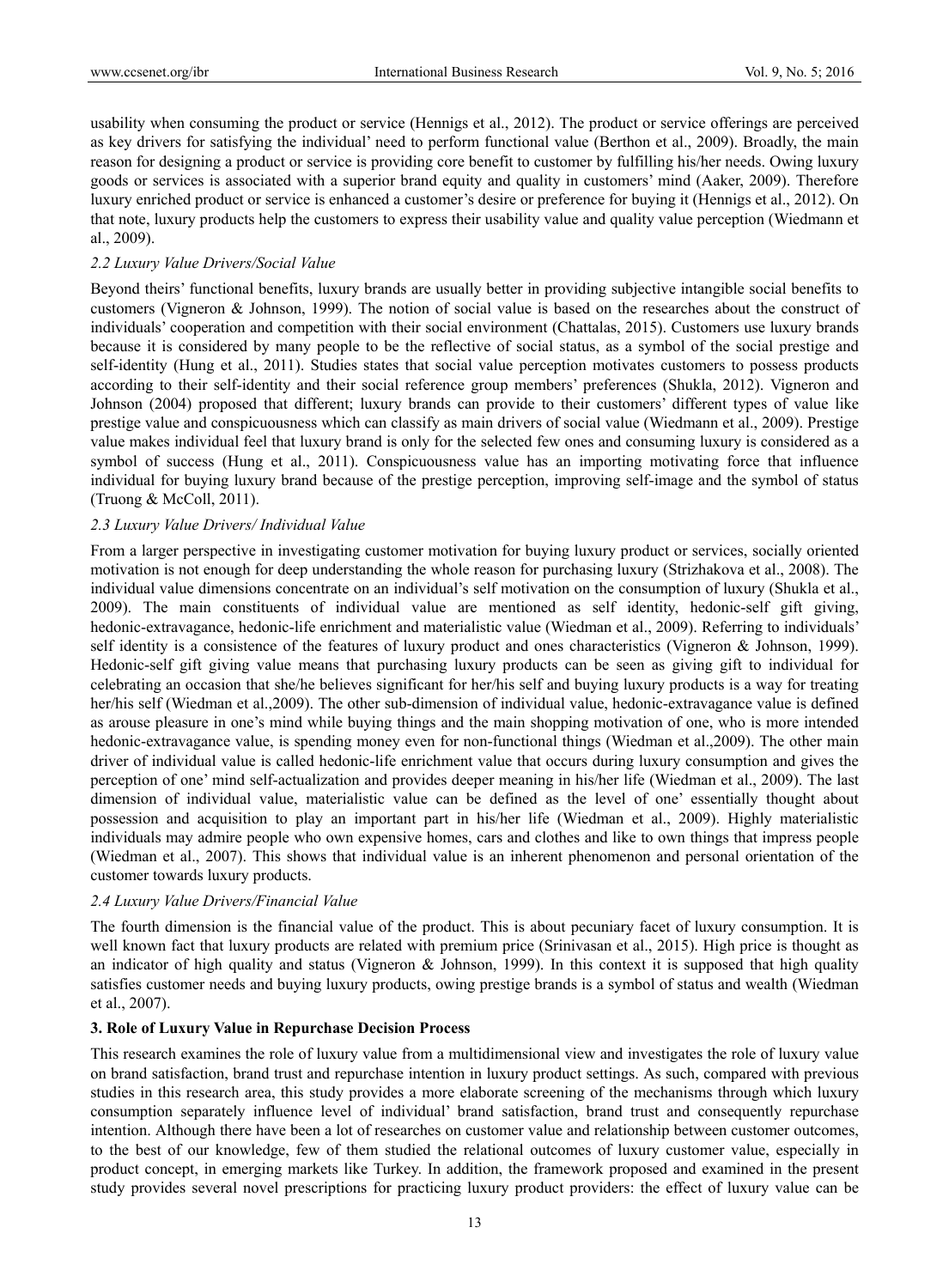examined in terms of the distinct and multiple dimensions. Figure 1 presents the research model.

#### Figure 1. Research Model

## 3.1 The Impact of Luxury Value on Brand Satisfaction

Satisfaction has been comprehensively discussed as a cognitive evaluation (Hasan et al., 2009). The most widely implemented and accepted model for satisfaction belongs to Oliver (1980) - Expectancy & Disconfirmation model. In this model Oliver (1997, p. 13) defines satisfaction as "a judgment that a product or service feature, or the product or service itself, provided (or is providing) a pleasurable level of consumption- related fulfillment, including levels of under or over fulfillment". With regard to expectancy and disconfirmation model, satisfaction arises after the evaluation of customers' brand experience (Wu & Liang, 2009). Creating and keeping lasting relation with customers may comprise a value creating activities of brand experiences (Smith & Colgate, 2007). Previous studies make contribution to identify and conceptualize of luxury value (Vigneron & Johnson, 2004; Wiedmann et al., 2007; Wiedmann et al., 2009). Strategic importance of creating luxury value through close relationships via memorable and unique brand experiences induces brand satisfaction, trust, cognitive and affective commitment and as well as repurchase intention (Li et al., 2012; Smith & Colgate, 2007; Wiedmann et al., 2012). For this reason; creating a strong, long term relationship with a brand through customer value is one of the main success factors for luxury brands. As discussed before; social values, authenticity based values like functional values, personal and hedonic based values that are connected with emotional status, experiences such as individual and price values are the core competence of luxury value (Kapferer & Bastien, 2009).

Customers' favorable perceptions of luxury value should be associated with positive customer outcomes like greater satisfaction with the product (Li et al., 2012). The customers who are a part of the upper class would achieve satisfaction from the others' reaction to the wealth that they gained by consuming luxury products arrestingly (Teimourpour & Hanzaee, 2011). Studies mention that customers' status-seeking behavior, which is the main driver of social value, is related with their luxury brand satisfaction (Eastman et al. 1999). Likewise Chattalas (2015) findings show that functional value perceptions drive behavioral intentions of customers. O'Cass and McEwen (2004) suggest that one of the main motivations for luxury consumption is internal reasons like self reward or external reasons like signal of wealth which are mentioned as the underlying mechanism of individual value and financial value. Shukla and Purani (2012) assert that individual value motive customers consider emotional based brand experience and satisfaction. Finally, however all of these value dimensions operate self-directly, they interrelated with each other and have many effects on luxury value perceptions and behaviors. Therefore we suggest for each value dimension that;

*H1a*- Functional value is positively related to brand satisfaction

H1b- Social value is positively related to brand satisfaction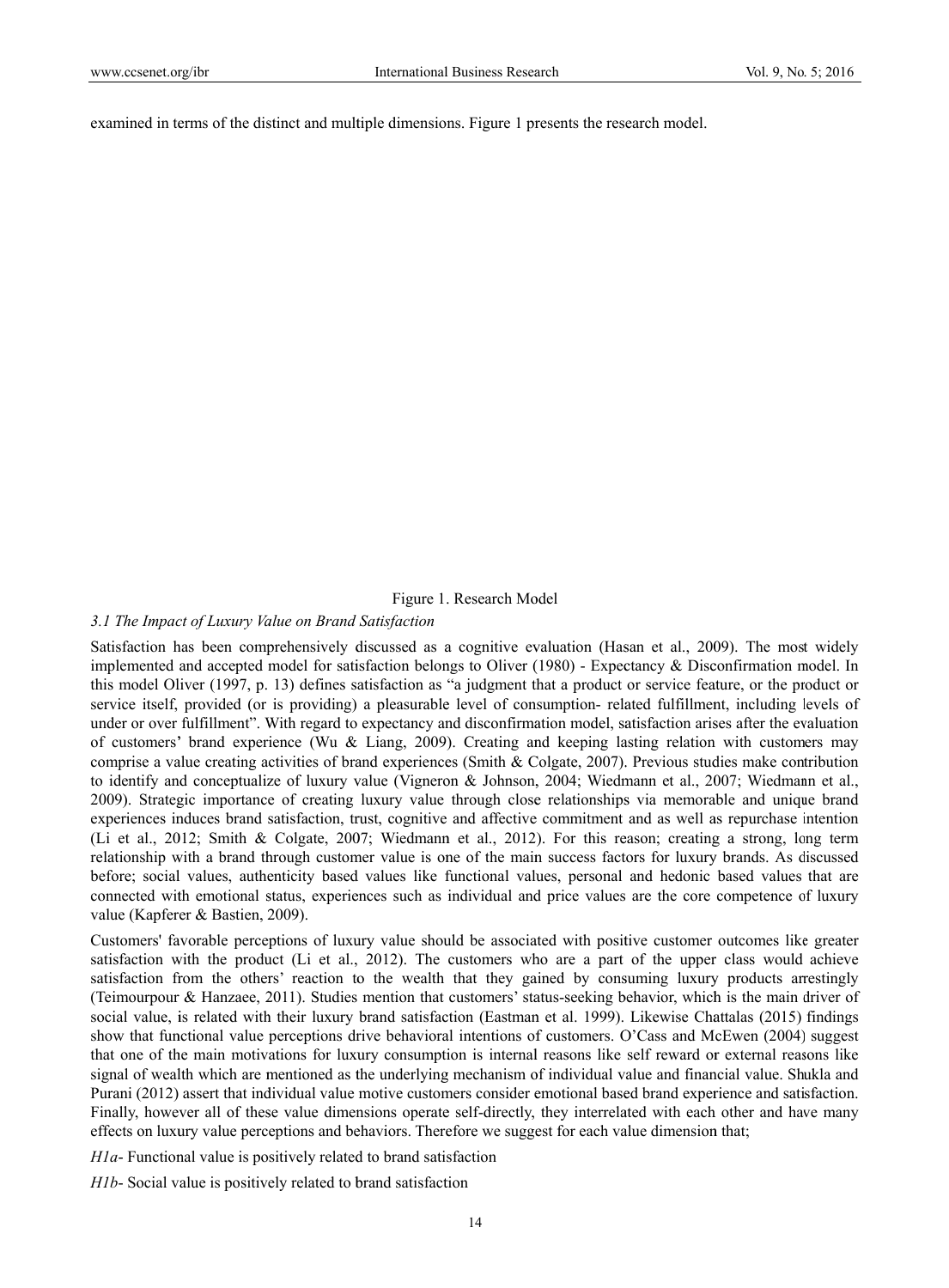*H1c-* Individual value is positively related to brand satisfaction

## *H1d*- Price value is positively related to brand satisfaction

## *3.2 The Impact of Luxury Value on Brand Trust*

Together with satisfaction and repurchase intention, the other key component for the luxury value to be able to pursue long-term relationships is the brand trust (Chaudhuri & Holbrook, 2001; Ling et al., 2010). It is an important and basic element for the luxury product customers to experience trust with the brand that will fulfill the promises and establish honesty and benevolence (Moliner et al., 2007). Trust indicates that brand commitment extinguish suspense and generate open and honest communication for both parties (Czepiel, 1990). Although there have been lots of definitions of trust is existing in the marketing literature, the most popular one was done by Morgan and Hunt (1994, p. 23), which they assume that trust exist "when one party has confidence in an exchange partner's reliability and integrity". Likewise, Moorman et al. (1993, p. 82) conceptualize trust as "a willingness to rely on an exchange partner in whom one has confidence". While the two conceptualizations are very kindred, we conceptualize brand trust as the willingness of the upper class' consumers to count on the ability of the luxury brand to perform its emphasized functions.

Luxury value is an overall consideration of the benefits and all costs of luxury brands (Shukla & Purani, 2012) and in the current marketing literature, it is a well-known fact that these luxury value dimensions play a part in evaluation process for luxury products purchase decision (Wiedmann et al., 2007; 2009). Luxury value is conceived to include functional, social, individual and price value. The expediency obtained from the usability and the quality of the luxury brand is called functional value. The expediency obtained from the owned luxury brand that enhances social self-concept, conspicuousness and prestige is social value. The expediency obtained from the brand due to its premium price is financial value. The expediency obtained from self identity, hedonic extravagance, hedonic life enrichment, hedonic self gift giving and materialistic is individual value. Both expediencies and costs are dealt as a miscellaneous constructs. In respect of the relationship between the luxury value and brand trust, Morgan and Hunt (1994) conceive that the expediencies are predictors of brand trust. The luxury value of a brand can be considered multifaceted construct of the expediencies of the relationship. Therefore, it can be supposed that the luxury value of a brand act as an antecedent of brand trust in the luxury context (Punniyamoorthy & Raj, 2007; Sirdeshmukh & Singh, 2002; Song et al., 2012). In similar vein, we propose that:

*H2a-* Functional value is positively related to brand trust

*H2b-* Social value is positively related to brand trust

*H2c-* Individual value is positively related to brand trust

*H2d-* Price value is positively related to brand trust

#### *3.3 The Impact of Brand Satisfaction on Brand Trust*

In a commercial view, brand satisfaction can be identified as a cognitive assessment of whether or not the interchange relationship within the compass of the brand is conferment (Oliver, 1980). Inversely, in communal view, this relationship contains feelings about others and brand trust is an important issue of this relationship (Esch et al., 2006). When individual is satisfied with the performance of the brand, he/she develops positive feeling to that brand, and this brand affect conducts to greater commitment to specified brand (Chaudhuri & Holbrook, 2001). Concurrently, individual consolidates his/her belief that the brand will pursue to meet his/ her expectations, its responsibilities and specified performance (Song et al., 2012). In marketing literature this close relationship between brand trust and brand satisfaction has been discussed (Delgado-Ballester & Luis, 2001; Garbarino & Johnson, 1999; Zboja & Voorhees, 2006). Most of the findings suggest that brand satisfaction behave as an antecedent of brand trust in the relationship between satisfaction and trust (Delgado-Ballester & Luis, 2001; Ha & Perks, 2005). More specifically, these studies mention that when the individual experiences a high level of brand satisfaction, he/she decides to keep long term relationship within the existing brand and override his/her unfavorable behavioral intentions. Therefore, the following hypothesis is proposed:

*H3-* Brand satisfaction is positively associated with brand trust

## *3.4 The Impact of Brand Satisfaction and Brand Trust on Repurchase Intention*

Customer satisfaction draws interest in the marketing literature because of its potential effect on customer behavioral tendency and retention (Cronin et al., 2000). Wirtz and Bateson (1999) emphasized that customer satisfaction is a cognitive outcome of an evaluation between expectations and perceived performance of customer. Gibson (2005) mentioned that the level of customer satisfaction shaped their post-purchase decision. If individual became a satisfied customer, he/she would buy the product again and give his/her friends and families positive feedback (Wu & Liang, 2009). Likewise; the literature shows some supportive of the link between customer satisfaction and past purchase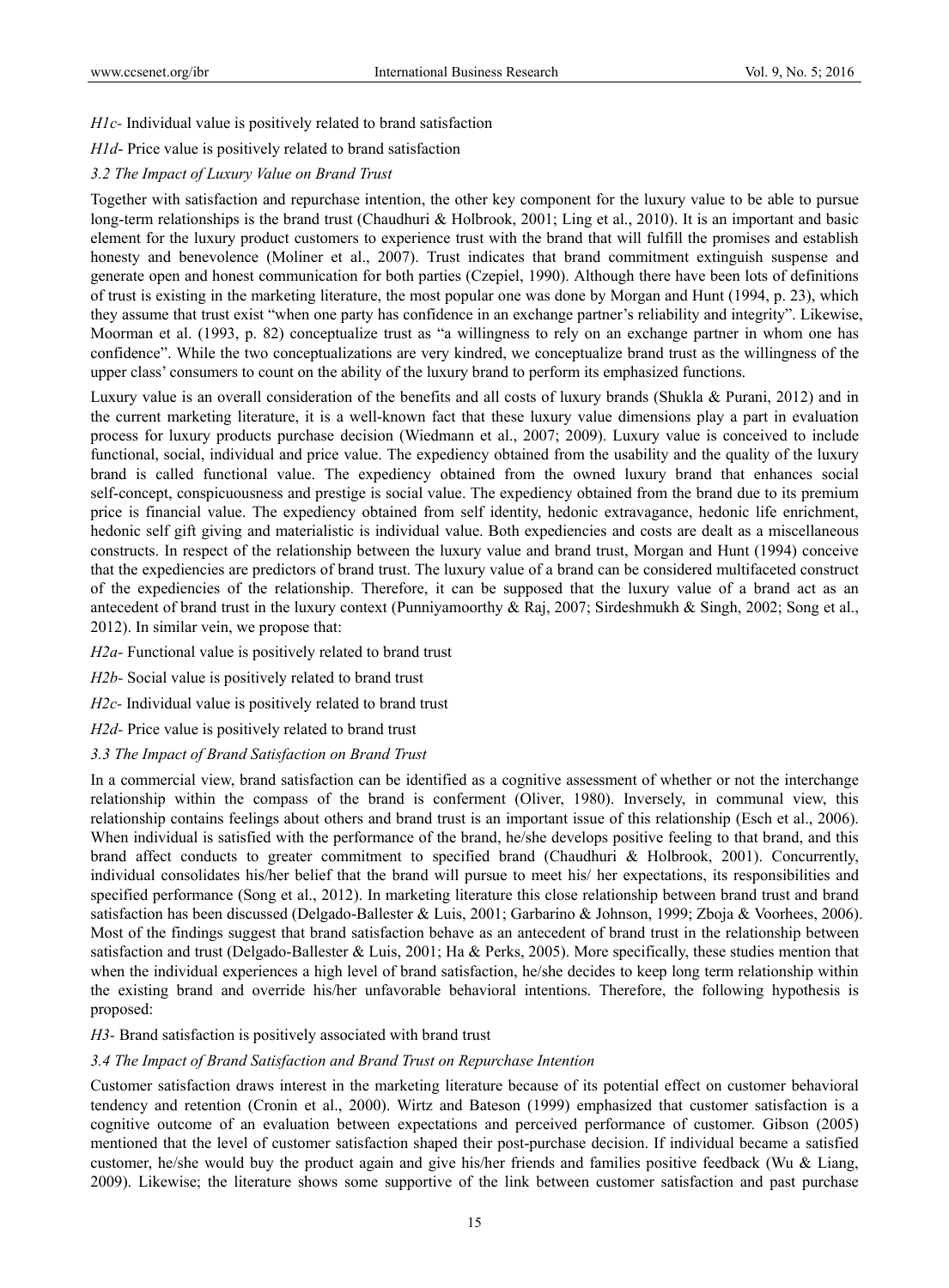intention (e.g., Caro & García, 2007; Walsh et al., 2010). Therefore, it is reasonable to expect that;

*H4*-Brand satisfaction is positively associated with repurchase intention

The emphasis of brand trust in designing covetable customer outcomes is well reported in the literature of marketing (Esch et al., 2006; Kabadayi & Alan, 2012). To concern its outcomes; Morgan and Hunt (1994) and Delgado-Ballester and Luis (2001) consider the construct of trust as a center of long term relationship within a brand. Because, trust is an important element that indicates believable promises for both parties and commitment, one of the main driver of long term relationship, is formed by the keeping promises by the brand. The literature shows that brand trust plays as an antecedent of commitment (Xingyuan et al., 2010). Ranaweera and Prabhu (2003) suggest both trust and satisfaction to have favorable effects on customer outcomes. Finally, both Delgado-Ballester et al. (2003) and Zboja and Voorhees (2006) find that satisfaction has an impact on customer retention both directly and indirectly through trust. Taking into the account the condition of brand trust motivate the individual to repurchase the brand. Consequently, we proposed that;

*H5*-Brand trust is positively associated with repurchase intention

## **4. Methodology**

## *4.1 Sample*

The data used to test the hypotheses was collected through a survey conducted in Istanbul, Turkey. Istanbul is the most crowded city of the country with the population of 14.377.018 which is 18.5% of the total population of Turkey (TUIK, 2016). The city is hosting the most of luxury stores, hotels and restaurants and considered as center of the luxury market in Turkey. The sample consists of students attending various undergraduate programs of five public and eight foundation universities in Istanbul. After selection of the universities participants were chosen through convenience sampling method. A total of 500 valid responses were obtained after the elimination of unusable questionnaire. Descriptive statistics for the sample is shown in Table 1.

Table 1. Descriptive Statistics (n: 500)

| Age           | Valid Percent        | Income (Turkish Lira) | <b>Valid Percent</b> |
|---------------|----------------------|-----------------------|----------------------|
| $17 - 20$     | 48.80                | Less than $1.000$     | 2.69                 |
| $20 - 25$     | 49.90                | 1.001-2.000           | 13.04                |
| Older than 25 | 1.40                 | 2.001-3.000           | 17.81                |
| Gender        | <b>Valid Percent</b> | 3.001-5.000           | 25.05                |
| Female        | 54.55                | 5.001-7.000           | 14.70                |
| Male          | 45.45                | More than 7,000       | 26.71                |

#### *4.2 Measurements*

All constructs were measured using multiple item five point Likert type scales (Strongly Disagree =1 and Strongly Agree =5). Each facet of luxury value sub-dimensions was measured using selected items from validated scales from the literature. A four-item price value scale was adopted from Mathwick et al. (2001). Four items focusing on prestige value were selected from Hung et al. (2011). The three items were adapted from Truong and McColl (2011) to measure conspicuousness value. Usability value items were drawn from Wiedmann et al. (2009). Six items of quality value scale of Truong and McColl (2011) were used. Six-item materialistic value scale of Sharma (2009) was employed. To asses self -identity value three items were drawn from Wiedmann et al. (2009). Hedonic value sub-dimensions (life enrichment, self-directed pleasure, extravagance) of individual value were measured using a total of eight items adopted from Wiedmann et al. (2009). As a dependent variable satisfaction was assessed using a six-item scale combined of the selected items from the scales of Westbrook and Oliver (1981), Cole et al (1993), Fitzsimons et al. (1997). For the measurement of trust tree items were adopted from the respective scales of Lau and Lee (1999) and Chaudhuri and Holbrook (2001). Finally, a four item scale was used to assess the repurchase intention. 3 items were selected from Zeithaml et al. (1996), Westbrook and Oliver (1981) and Fitzsimons et al., (1997). The last item of the scale was added by researchers based on the experiences on previous researches. The questionnaire also included items regarding demographics factors.

#### *4.3 Pilot Studies*

The data was collected with respect to a luxury brand. A two step pilot study was conducted on undergraduate students to determine the product and luxury brands in that products category to use in the research. At the first stage of the pilot study sun glasses appeared as more commonly known and purchased products with many alternative brands, different levels of quality, price and prestige. Moreover different luxury dimensions can be assessed through sunglasses since they provide both functional and hedonic-symbolic benefits. Finally, sunglasses are used by both males and females facilitating the sampling procedure. In conclusion, sunglasses were found to be one of the most appropriate products for the research.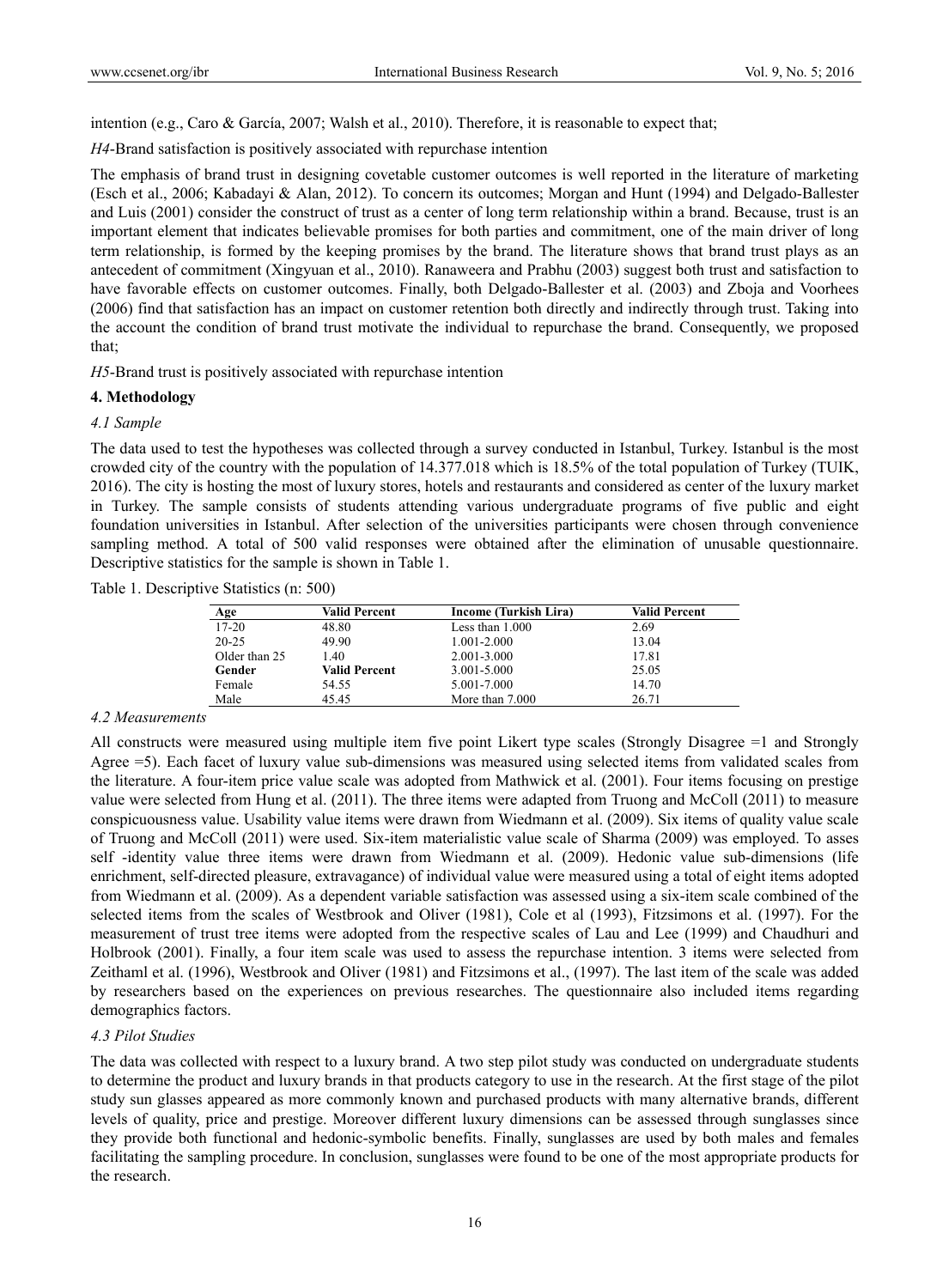In this study luxury were operationalized based on the perception of luxury. For this reason, at the second stage of the pilot study 42 students were asked to indicate three of luxury sunglasses brand they remember. Most often indicated seven brands were considered as luxury brands.

These brands were listed on the top of the main questionnaire. Respondents were asked to check the sunglasses brand they had bought most recently and answer the questions thinking about that brand. There were also an "other brands" option for respondents who did not buy any of the luxury brands listed. The questionnaires with "other brand" response were not taken into consideration.

Before main survey the questionnaire was pretested on 100 undergraduate students from various universities in Istanbul and Kocaeli, Turkey. Some items were revised for clarification of meaning.

#### *4.4 Measurement Analyses*

Measurement quality was evaluated through a multi- stage process including a series of confirmatory factor analysis. The data was split into two sets to enable to test the modified measurement model on unseen data. Accordingly, the first data set was used for initial testing and modifying the measurement model and the second set was used for the test of respecified measurement model and hypothesis testing.

4.4.1 First Stage: Testing and Respecifying Measurement Model

At the first stage of the analysis process a measurement model was developed based on the conceptual model proposed by Wiedmann et al. (2007) which identifies the potential luxury value drivers. Measurement model included four value dimensions reflected by 12 value sub-dimension which were measured using a total of 46 items. Model was tested using confirmatory factor analysis (CFA) and maximum likelihood estimation technique. Fit statistics revealed that original model of Wiedmann et al. (2007) did not display an adequate fit to the observed data ( $\chi$ 2(972)= 2033.389, p<01  $CMIN/DF = 2.028$ ,  $GFI = 72$ ,  $IF = .78$ ,  $CFI = .78$  and  $RMSEA = .067$ ). Model was respecified by eliminating the problematic items and sub dimensions addressed by analysis results in a step by step procedure. Initially, two sub-dimension measured by a total of 6 items were dropped from the model. Namely, h*edonic self directed plasure value* was eliminated since the respective items were found to have insignificant factor loadings and *uniquness value* was elimated due to its low factor loading (estimate=.34). Additionally, a total of 13 items with low factor loadings or having high standardized residuals and modification indices were also deleted. The respesified model displayed in Figure 2 covered three second-order luxury value dimension reflected by 9 sub-dimensions that are measured by a total of 22 items and a first order value dimensions measured through 3 items.



Figure 2. Respesified model

CFA was employed to test the respesified model and model was found to fit the data reasonably well:  $\chi_{(260)}$ =395.937, CMIN/DF= 1.523, GFI=89, IFI=.93, CFI=.93 and RMSEA=.047. After overall evaluation, composite reliability and average variance exracted value were calculated and displayed in Table 2 to assess the validity and reliability of the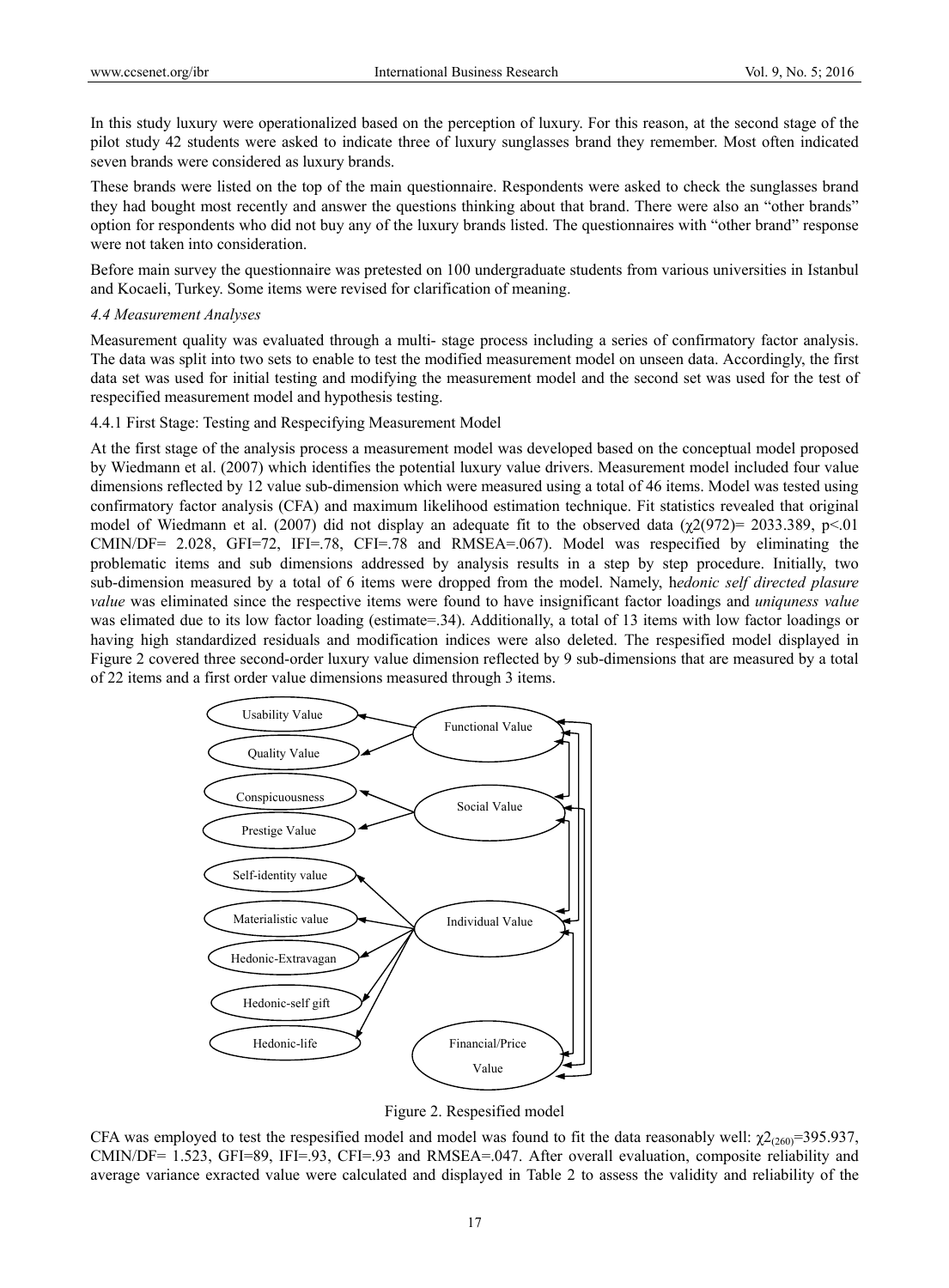scales. Accordingly, composite reliability (CR) scores range from 0.74 to 0.89 indicating that contructs are reliable (Fornell & Larcker, 1981). As presented by Table 2 all factor loadings are large and significant ( $p<0.01$ ) providing support for convergent validity. Also average variance extracted scores (AVE) which ranges from 0.56 to 0.69 provide additional evidence regarding convergent validity (Fornell & Larcker, 1981). Discriminant validity was checked by comparing AVE of each construct with their squared inter-construct correlation coefficients presented in Table 3. Table 4 shows the intercorrelations across the seven constructs in the study. The relatively higher AVE values provided evidence regarding the discriminant validity of the constructs (Fornell & Larcker, 1981).

Table 2. Factor Loadings and Reliability Scores

|                                  | first<br>loadings                              | order<br>std.                   |                                                          | factor second<br>loadings                     | order<br>std.                                       | factor                                              | CR                                                |                                                                   |                                            | <b>AVE</b>                     |                                              |                                                  |
|----------------------------------|------------------------------------------------|---------------------------------|----------------------------------------------------------|-----------------------------------------------|-----------------------------------------------------|-----------------------------------------------------|---------------------------------------------------|-------------------------------------------------------------------|--------------------------------------------|--------------------------------|----------------------------------------------|--------------------------------------------------|
|                                  | <b>Split</b><br>data1<br>Luxury value<br>value | <b>Split</b><br>data2<br>Luxury | <b>Split</b><br>data2<br>Combin<br>ed<br>measure measure | Split<br>data1<br>Luxury<br>value<br>measurem | <b>Split</b><br>data2<br>Luxury<br>value<br>measure | <b>Split</b><br>data2<br><b>Combin Luxury</b><br>ed | <b>Split</b><br>data1<br>value<br>measure measure | Split data2 data2<br>Luxury<br>value<br>measureme measure measure | <b>Split</b><br><b>Combine Luxury</b><br>d | <b>Split</b><br>data1<br>value | Split<br>data2<br>Luxury<br>value<br>measure | <b>Split</b><br>data2<br>Combine<br>d<br>measure |
|                                  | mm                                             | ment<br>model                   | ment<br>model                                            | ent model                                     | ment<br>model                                       | ment<br>model                                       | ment<br>model                                     | nt model                                                          | ment<br>model                              | ment<br>model                  | ment<br>model                                | ment<br>model                                    |
| <b>FUNCTIONAL VALUE</b>          |                                                |                                 |                                                          |                                               |                                                     |                                                     | .81                                               | .77                                                               | .79                                        | .69                            | .63                                          | .65                                              |
| <b>Usability value</b>           |                                                |                                 |                                                          | .906                                          | .827                                                | .792                                                |                                                   |                                                                   |                                            |                                |                                              |                                                  |
| KD <sub>2</sub>                  | .621                                           | .654                            | .653                                                     |                                               |                                                     |                                                     |                                                   |                                                                   |                                            |                                |                                              |                                                  |
| KD1                              | .552                                           | .578                            | .585                                                     |                                               |                                                     |                                                     |                                                   |                                                                   |                                            |                                |                                              |                                                  |
| KD3                              | .603                                           | .624                            | .618                                                     |                                               |                                                     |                                                     |                                                   |                                                                   |                                            |                                |                                              |                                                  |
| <b>Quality value</b>             |                                                |                                 |                                                          | .746                                          | .791                                                | .825                                                |                                                   |                                                                   |                                            |                                |                                              |                                                  |
| KAL4                             | .665                                           | .729                            | .735                                                     |                                               |                                                     |                                                     |                                                   |                                                                   |                                            |                                |                                              |                                                  |
| KAL2                             | .676                                           | .785                            | .768                                                     |                                               |                                                     |                                                     |                                                   |                                                                   |                                            |                                |                                              |                                                  |
| KAL3                             | .810                                           | .759                            | .771                                                     |                                               |                                                     |                                                     |                                                   |                                                                   |                                            |                                |                                              |                                                  |
| <b>SOCIAL VALUE</b>              |                                                |                                 |                                                          |                                               |                                                     |                                                     | .74                                               | .67                                                               | .67                                        | .60                            | .52                                          | .52                                              |
| Conspicuousness value            |                                                |                                 |                                                          | .931                                          | .862                                                | .857                                                |                                                   |                                                                   |                                            |                                |                                              |                                                  |
| CC <sub>3</sub><br>CC2           | .612<br>.774                                   | .655                            | .664                                                     |                                               |                                                     |                                                     |                                                   |                                                                   |                                            |                                |                                              |                                                  |
| Prestige value                   |                                                | .716                            | .707                                                     | .582                                          | .545                                                | .547                                                |                                                   |                                                                   |                                            |                                |                                              |                                                  |
| PV3                              | .849                                           | .779                            | .776                                                     |                                               |                                                     |                                                     |                                                   |                                                                   |                                            |                                |                                              |                                                  |
| PV <sub>2</sub>                  | .784                                           | .852                            | .854                                                     |                                               |                                                     |                                                     |                                                   |                                                                   |                                            |                                |                                              |                                                  |
| PV1                              | .601                                           | .608                            | .609                                                     |                                               |                                                     |                                                     |                                                   |                                                                   |                                            |                                |                                              |                                                  |
| <b>INDIVIDUAL VALUE</b>          |                                                |                                 |                                                          |                                               |                                                     |                                                     | .89                                               | .86                                                               | .86                                        | .62                            | .55                                          | .55                                              |
| Self-identity value              |                                                |                                 |                                                          | .657                                          | .658                                                | .656                                                |                                                   |                                                                   |                                            |                                |                                              |                                                  |
| Sİ <sub>2</sub>                  | .760                                           | .779                            | .781                                                     |                                               |                                                     |                                                     |                                                   |                                                                   |                                            |                                |                                              |                                                  |
| Sİ3                              | .722                                           | .774                            | .772                                                     |                                               |                                                     |                                                     |                                                   |                                                                   |                                            |                                |                                              |                                                  |
| Hedonic – Extravagance           |                                                |                                 |                                                          | .779                                          | .852                                                | .853                                                |                                                   |                                                                   |                                            |                                |                                              |                                                  |
| HE <sub>2</sub>                  | .840                                           | .821                            | .747                                                     |                                               |                                                     |                                                     |                                                   |                                                                   |                                            |                                |                                              |                                                  |
| HE3                              | .817                                           | .752                            | .834                                                     |                                               |                                                     |                                                     |                                                   |                                                                   |                                            |                                |                                              |                                                  |
| <b>Hedonic-Life Enrichment</b>   |                                                |                                 |                                                          | .901                                          | .732                                                | .726                                                |                                                   |                                                                   |                                            |                                |                                              |                                                  |
| HLE1                             | .759                                           | .745                            | .687                                                     |                                               |                                                     |                                                     |                                                   |                                                                   |                                            |                                |                                              |                                                  |
| HLE <sub>2</sub>                 | .704                                           | .836                            | .770                                                     |                                               |                                                     |                                                     |                                                   |                                                                   |                                            |                                |                                              |                                                  |
| <b>Hedonic -Self-Gift Giving</b> |                                                |                                 |                                                          | .747                                          | .838                                                | .838                                                |                                                   |                                                                   |                                            |                                |                                              |                                                  |
| HS <sub>2</sub>                  | .766                                           | .687                            | .687                                                     |                                               |                                                     |                                                     |                                                   |                                                                   |                                            |                                |                                              |                                                  |
| HS3                              | .733                                           | .769                            | .769                                                     |                                               |                                                     |                                                     |                                                   |                                                                   |                                            |                                |                                              |                                                  |
| Materialistic value              |                                                |                                 |                                                          | .840                                          | .610                                                | .618                                                |                                                   |                                                                   |                                            |                                |                                              |                                                  |
| M <sub>3</sub>                   | .486                                           | .394                            | .391                                                     |                                               |                                                     |                                                     |                                                   |                                                                   |                                            |                                |                                              |                                                  |
| M <sub>5</sub>                   | .609                                           | .610                            | .607                                                     |                                               |                                                     |                                                     |                                                   |                                                                   |                                            |                                |                                              |                                                  |
| M6                               | .642                                           | .667                            | .672                                                     |                                               |                                                     |                                                     |                                                   |                                                                   |                                            |                                |                                              |                                                  |
| <b>FINANCIAL/PRICE VALUE</b>     |                                                |                                 |                                                          |                                               |                                                     |                                                     | .79                                               | .82                                                               | .82                                        | .56                            | .61                                          | .61                                              |
| P3                               | .610                                           | .570                            | .580                                                     |                                               |                                                     |                                                     |                                                   |                                                                   |                                            |                                |                                              |                                                  |
| P <sub>2</sub>                   | .784                                           | .897                            | .889                                                     |                                               |                                                     |                                                     |                                                   |                                                                   |                                            |                                |                                              |                                                  |
| P1                               | .837                                           | .837                            | .841                                                     |                                               |                                                     |                                                     |                                                   |                                                                   |                                            |                                |                                              |                                                  |
| <b>BRAND TRUST</b>               |                                                |                                 |                                                          |                                               |                                                     |                                                     |                                                   |                                                                   | .77                                        |                                |                                              | .53                                              |
| BT3                              |                                                |                                 | .766                                                     |                                               |                                                     |                                                     |                                                   |                                                                   |                                            |                                |                                              |                                                  |
| BT <sub>2</sub>                  |                                                |                                 | .713                                                     |                                               |                                                     |                                                     |                                                   |                                                                   |                                            |                                |                                              |                                                  |
| BT1                              |                                                |                                 | .712                                                     |                                               |                                                     |                                                     |                                                   |                                                                   |                                            |                                |                                              |                                                  |
| <b>BRAND SATISFACTION</b>        |                                                |                                 |                                                          |                                               |                                                     |                                                     |                                                   |                                                                   | .76                                        |                                |                                              | .51                                              |
| S3                               |                                                |                                 | .746                                                     |                                               |                                                     |                                                     |                                                   |                                                                   |                                            |                                |                                              |                                                  |
| <b>S4</b>                        |                                                |                                 | .716                                                     |                                               |                                                     |                                                     |                                                   |                                                                   |                                            |                                |                                              |                                                  |
| <b>REPURCHASE INTENTION</b>      |                                                |                                 |                                                          |                                               |                                                     |                                                     |                                                   |                                                                   | .70                                        |                                |                                              | .53                                              |
| RI1                              |                                                |                                 | .756                                                     |                                               |                                                     |                                                     |                                                   |                                                                   |                                            |                                |                                              |                                                  |
| RI <sub>2</sub>                  |                                                |                                 | .734                                                     |                                               |                                                     |                                                     |                                                   |                                                                   |                                            |                                |                                              |                                                  |
| RI3                              |                                                |                                 | .659                                                     |                                               |                                                     |                                                     |                                                   |                                                                   |                                            |                                |                                              |                                                  |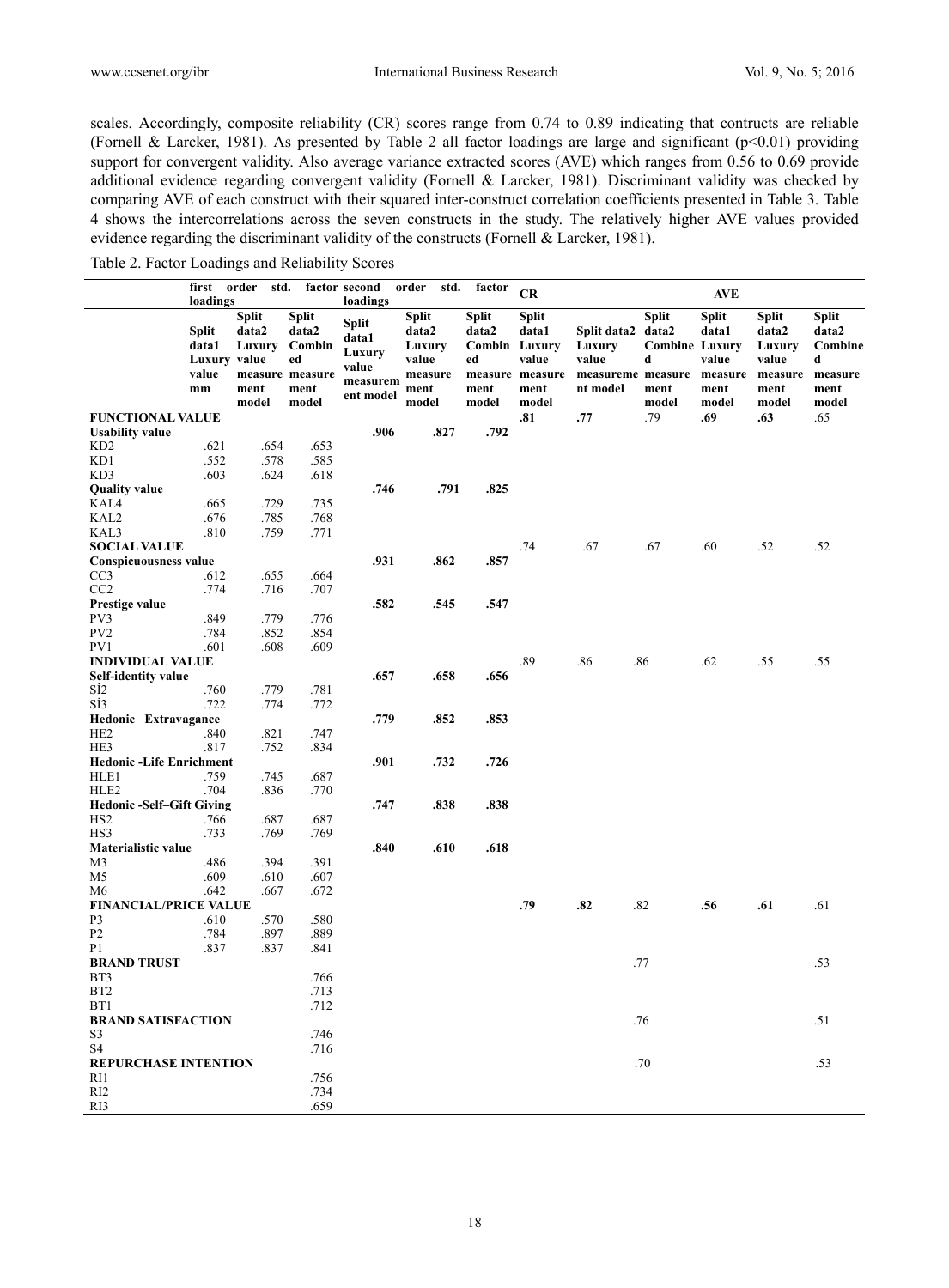| Table 3. Correlation estimates between luxury value dimensions <sup>1</sup> |  |  |  |
|-----------------------------------------------------------------------------|--|--|--|
|                                                                             |  |  |  |

|                         | <b>PRICE</b>     | <b>FUNCTIONAL</b> | <b>SOCIAL</b>     | <b>INDIVIDUAL</b> |
|-------------------------|------------------|-------------------|-------------------|-------------------|
|                         | VALUE            | VALUE             | VALUE             | VALUE             |
| <b>PRICE VALUE</b>      |                  | .556 <sup>a</sup> | .260 $^{\rm a}$   | .305 <sup>a</sup> |
| <b>FUNCTIONAL VALUE</b> | 597 <sup>a</sup> |                   | .525 <sup>a</sup> | .526 <sup>a</sup> |
| <b>SOCIAL VALUE</b>     | .087             | .569ª             |                   | .711 <sup>a</sup> |
| <b>INDIVIDUAL VALUE</b> | 097              | .406ª             | .510 <sup>a</sup> |                   |

 $a_{\text{p} < .01}$ 

Table 4. Correlations estimates

|                             | PRICE<br><b>VALUE</b> | <b>FUNCTIONAL</b><br><b>VALUE</b> | <b>VALUE</b>        | SOCIAL INDIVIDUAL<br><b>VALUE</b> | <b>BRAND</b><br><b>SATISFACTION</b> | <b>BRAND</b><br><b>TRUST</b> | <b>REPURCHASE</b><br><b>INTENTION</b> |
|-----------------------------|-----------------------|-----------------------------------|---------------------|-----------------------------------|-------------------------------------|------------------------------|---------------------------------------|
| <b>PRICE VALUE</b>          |                       |                                   |                     |                                   |                                     |                              |                                       |
| <b>FUNCTIONAL VALUE</b>     | .589 <sup>a</sup>     |                                   |                     |                                   |                                     |                              |                                       |
| <b>SOCIAL VALUE</b>         | .088                  | .568 <sup>a</sup>                 |                     |                                   |                                     |                              |                                       |
| INDIVIDUAL VALUE            | .099                  | .413 <sup>a</sup>                 | $.513^a$            |                                   |                                     |                              |                                       |
| <b>BRAND SATISFACTION</b>   | $.538^{a}$            | $.673^{\circ}$                    | .364 <sup>a</sup>   | .287 <sup>a</sup>                 |                                     |                              |                                       |
| <b>BRAND TRUST</b>          | $.438$ <sup>a</sup>   | .569 <sup>a</sup>                 | $.284^{\circ}$      | $.473^{\rm a}$                    | $.555^{\circ}$                      |                              |                                       |
| <b>REPURCHASE INTENTION</b> | $.348^{\circ}$        | .506 <sup>a</sup>                 | $.267$ <sup>a</sup> | .283 <sup>a</sup>                 | .615 <sup>a</sup>                   | .597ª                        |                                       |

 $a$  p $< 01$ 

4.4.2 Second Stage: Testing Respecified Measurement Model

At the second stage the respecified model was tested using the second part of the data. Goodness of fit statistics provide evidence for acceptable model fit:  $\chi^2(260)$  = 375.476, p<0.01 CMIN/DF= 1,444, GFI=.90, IFI=.94, CFI=.94 and RMSEA=.042. According to CFA results convergent validity was achieved since all factor loadings are significant at .01 level and AVE scores were greater than .05. Discriminant validity was also evident since the variance explained by each construct is greater than the squared correlations between pairs of constructs (Fornell and Larcker, 1981). Composite reliability vaules ranging from .67 to .86 indicate the reliability of measures. Consequently, reliability and validity asssesment revealed that the scales for luxury value dimensions have satisfactory measurement qualities.

## 4.4.3 Testing Overall Measeurement Model

At the third stage an overall measurement model was developed by combining luxury value dimensions with the satisfaction, trust and repurchase intention. However, goodness-of-fit statisticss for this model were not satisfactory (e.g., CFI = 0.84; GFI= 0.90) since several items measuring the additional consructs (e.g. satisfaction) had low factor loadigs, high standardized resdiduals and modification indices. After the elimination of the five promlematic items CFA was reperformed. The model displayed an adequate fit to the observed data since all goodness-of-fit indices for this model were within the acceptable ranges (CMIN/DF= 1.456, GFI=.87, IFI=.93, CFI=.93 and RMSEA=.043) although resulting chisquare statistic was found to be significant  $[\chi^2(465) = 677.007, p<0.01]$ . Additionaly, significant factor loadings (p<.01) and AVE scores ranging from .51 to .65 provided support for convergent validity. Discriminant validity were also evident since the AVE scores were all greater than the squared latent factor correlations between pairs of constructs (Fornell & Larcker, 1981). Finally, CR scores ranged from .67 to .86 incicating accceptable level of contruct reliabilities. Overall, anaysis results provided satisfactory evindence regarding reliability and validity of the measures.

# *4.5 Hypothesis Testing*

 $\overline{a}$ 

The hypothesized set of relationships shown in the Figure 1 was tested using maximum likelihood estimation technique. Although chi-square statistic was found to be significant  $(\chi^2_{(469)} = 677.653, p<0.0)$  probably due to the relatively large sample size, estimation resulted in an acceptable model fit  $(\chi^2/df=1.45; GFI=.87, IFI=.93, CFI=.93$  and RMSEA=.042). As the squared multiple correlations revealed the model explains a substantial amount of the variance in satisfaction, trust and repurchase intention, respectively 49%, 47 % and 47%. Table 5 presents the parameter estimates for the hypothesized relationships. Accordingly six of eleven hypotheses were supported.

<sup>&</sup>lt;sup>1</sup> Upper part of the table represent the correlation coefficients among latent factors for sample 1 while the part below represent the correlation coefficients for sample 2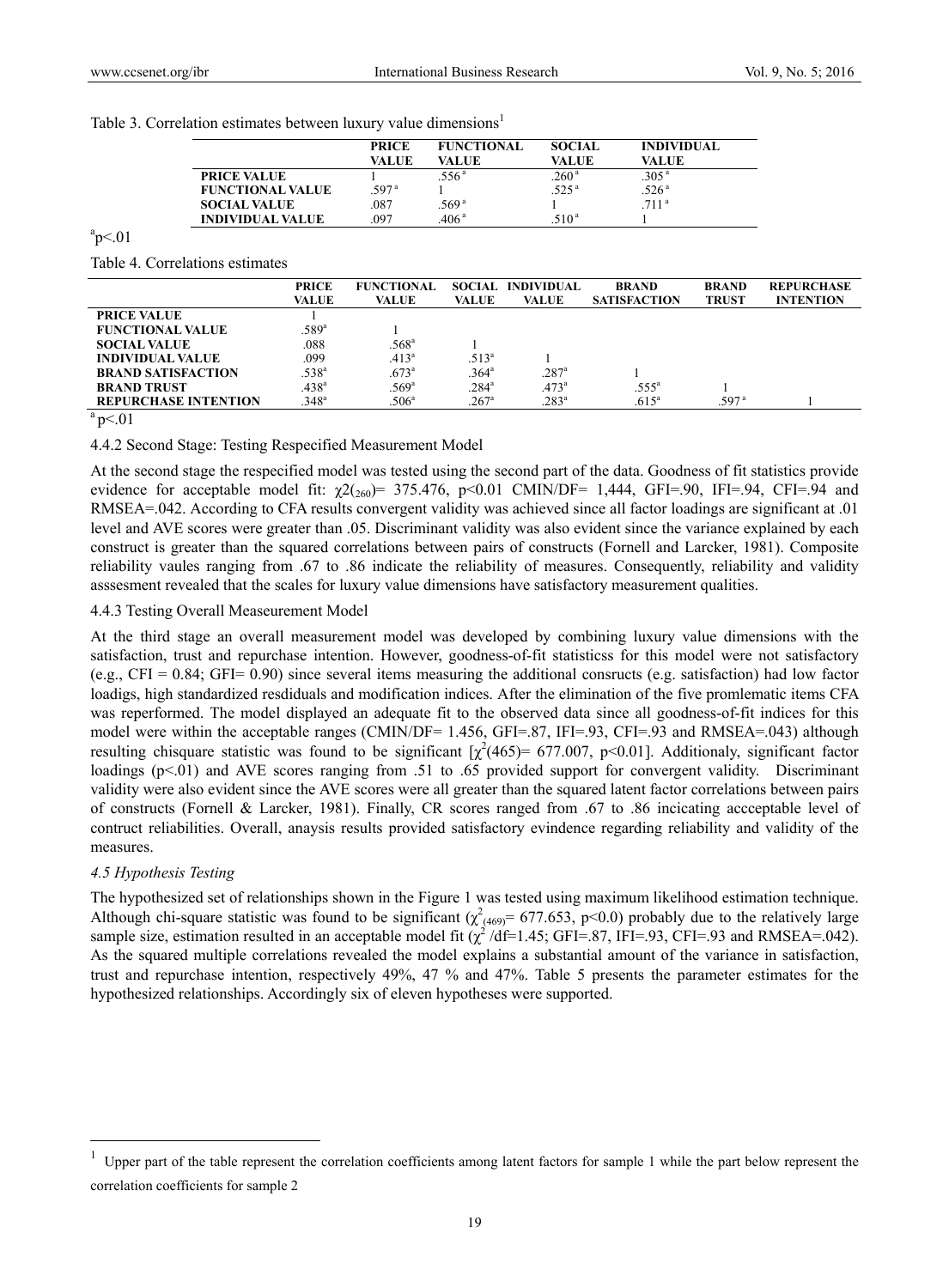| Estimate | <b>Std Estimate</b> | C.R.     |      |
|----------|---------------------|----------|------|
| .719     | .505                | $2.41**$ | .008 |
| .044     | .044                | .274     | 392  |
| .039     | .032                | .328     | 372  |
| .175     | .227                | $1.72*$  | .043 |
| -386     | .262                | 1.28     | .101 |
| $-162$   | $-156$              | $-99$    | .160 |
| .447     | .355                | $3.47**$ | .001 |
| .091     | .114                | .958     | .169 |
| .283     | .274                | $2.15*$  | .016 |
| .456     | .410                | $3.97**$ | .001 |
| .395     | .367                | $3.75**$ | .001 |
|          |                     |          |      |

#### Table 5. Structural parameter estimates

\*\* p<.01; \* p<.05 one-tailed

In support of H1a and H1d the findings revealed that functional (.505, p<.01) and price value (.227, p<.05) have significant encouraging effects on brand satisfaction while impacts of individual value and social value were found to be insignificant which leads to rejection of H1b and H1c. Specifically functional value referring the perception of product usability and quality appeared as the most important factor in developing consumer satisfaction for a luxury brand. In turn brand satisfaction had significant positive effects on brand trust (.274, p<.05) and repurchase intention  $(0.410, p<0.01)$  as hypothesized by H1c and H4. Only one of the four hypotheses regarding the antecedents of brand trust was supported. Individual value was the sole factor having a significant promoting impact on developing trust meaning that mostly hedonic benefits provided by the brand is critical building trust in a luxury brand. Thus H2c was supported. Finally, the enhancing effect of trust on repurchase was tested in H5. The hypotheses was supported since trust had a relatively weaker but still significant positive effect on repurchase intention  $(.367, p<.01)$ .

## **5. Discussion**

Knowledge of luxury value and its effects are crucial for understanding the process leading to the willingness of consumers stay in long term relationship with a luxury brand (Hennigs et al., 2012). To expand the traditional understanding in repurchase intention this study investigated luxury value in line with the holistic perspective. On the basis of the literature review, a four-level of luxury value was proposed including functional value with the dimensions of usability value and quality value; social value with the dimensions of conspicuousness value and prestige value; individual value with the dimensions of self identity value, hedonic extravagance value, hedonic life enrichment value, hedonic self gift giving value and materialistic value and financial value. Then, we proposed promoting effects of these luxury value drivers on brand satisfaction and brand trust which is interrelated and both increase repurchase intention joint.

The study contributes to this type of research in line with Wiedmann et al.'s (2007) indication that depending on the research focus by exploring the mechanisms through which consumer's luxury value perception regarding brands, as well as the specific constituents of each, jointly influence a critical attitudinal factor that has long been accepted as the three important indicators of long-term competitive and strategic success in luxury product sellers, these are, brand satisfaction, brand trust and repurchase intention.

In other words, brand satisfaction, brand trust and repurchase intention were investigated as cognitive and affective consequences of functional, social, individual and price value provided by a luxury brand. Results provided evidence that individual level of luxury value plays a vital role in consumers' evaluation of and emotion induced by the experiences with luxury brands and indirectly influence to repurchase tendency. In this way, it is more clear through which routes consumers' positive attitudes towards a luxury brand may be formed, maintained or improved for a long-term competitive and strategic success in the luxury market.

Results of the study revealed that luxury value explains nearly half of the variance in consumer's satisfaction with a luxury brand. If a luxury brand arouses functional value and financial value, the individual will be enjoyed with consuming that brand and he/she will be satisfied his/her shopping experience of that brand. When a consumer believes that luxury goods are useful, new-fashioned and has a superior quality; he/she feels that his/her choice turned out better than expectations. Furthermore worthwhile economic value is another consideration for satisfying luxury consumers' needs.

The proposed model also explains a significant portion of the variance in brand trust (47 %) which is one of the key components for a long term relationship with a brand. The results indicated that satisfaction and individual value provided by the luxury brand are the main drivers of brand trust. However the dominant impact of individual value was evident showing that when consumer feels the pleasure of using luxury brands they are more likely to believe that the brand is reliable. Accordingly, as consumers' use of luxury brand as a treating, gift giving, stress reducing tool increase, trust in the brand also increase.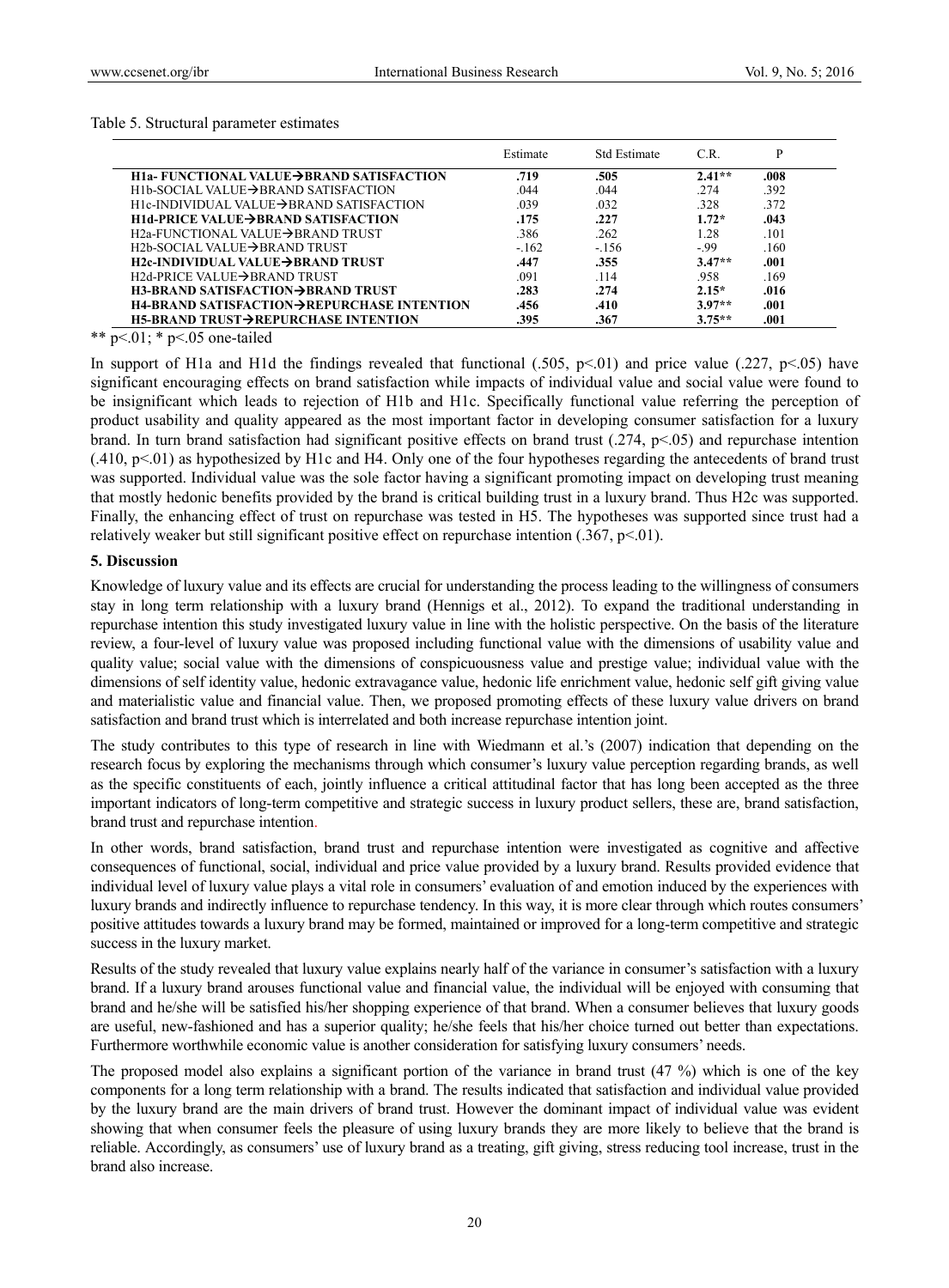The empirical results provided may help marketers to understand how each dimension of luxury value (i.e. social, individual, financial and functional) can contribute to Turkish consumers' attitudes toward luxury brands. For instance, deep understanding regarding the influencers of luxury value can help practitioners to create and deliver value and appropriate communication messages.

Furthermore, note that the largely theoretical discussions in the previous paragraphs also involve several practical implications for marketers of retail services. On the basis of the results, this paper addresses an interesting issue that is important to managers who have luxury product offerings. We suggest that marketers should understand the full breadth and depth of the luxury value effects on consumers' outcomes. The overall empirical results help marketers to understand how each dimension of luxury value (i.e. social, individual, financial and functional) can contribute to consumer behavioral intentions. For instance, deep understanding regarding the influencers of luxury value can help practitioners to create and deliver value and appropriate offers that address to the market demands. Therefore, building a strong relationship through luxury value can be considered as the key success factor for luxury brands.

One of the most interesting insights for managers who have luxury product offerings for Turkish market is provided by the finding that social value of a luxury brand has no impact on consumers' cognitions and affects. The use of the traditional prestige and conspicuity offerings of luxury brands in marketing communication messages must be deliberated since the symbolic benefits for the self-image of these brands are likely to have no contribution for consumers' attitudes. However, signaling hedonic benefits through communication campaign focusing the self-pleasure of using a luxury may support the repetitive purchasing of luxury brand. Moreover, marketing managers must consider the dominant role of price- quality evaluations for their offerings as the functional value and price value were found to be key drivers for consumer satisfaction.

Finally, two main limitations of the research must be noted. First of all, this study takes into consideration of only one category of luxury products. Further studies may include different types of luxury products and service providers such as restaurants, hotels etc. as research object. One other limitation of this study is using convenience sampling technique and focus on graduate and undergraduate students. This limitation prevents to generalize the findings. Future studies with a more heterogenic sample covering different age and occupational groups are needed.

#### **References**

Aaker, D. A. (2009). *Managing brand equity*. Simon and Schuster.

- Atwal, G., & Williams, A. (2009). Luxury brand marketing–the experience is everything!. *Journal of Brand Management*, *16*(5), 338-346. http://dx.doi.org/10.1057/bm.2008.48
- Berthon, P., Pitt, L., Parent, M., & Berthon, J. P. (2009). Aesthetics and Ephemerality. *California Management Review*, 52(1). http://dx.doi.org/10.1525/cmr.2009.52.1.45
- Caro, L. M., & Garcia, J. A. M. (2007). Measuring perceived service quality in urgent transport service. *Journal of Retailing and Consumer Services*, *14*(1), 60-72. http://dx.doi.org/10.1016/j.jretconser.2006.04.001
- Chandon, J. L., Laurent, G., & Valette-Florence, P. (2016). Pursuing the concept of luxury: Introduction to the JBR Special Issue on "Luxury Marketing from Tradition to Innovation". *Journal of Business Research*, *69*(1), 299-303. http://dx.doi.org/ 10.1016/j.jbusres.2015.08.001
- Chattalas, M., & Shukla, P. (2015). Impact of value perceptions on luxury purchase intentions: a developed market comparison. *Luxury Research Journal*, *1*(1), 40-57. http://dx.doi.org/10.1504/LRJ.2015.069806
- Chaudhuri, A., & Holbrook, M. B. (2001). The chain of effects from brand trust and brand affect to brand performance: The role of brand loyalty. *Journal of Marketing*, *65*, 81-93. http://dx.doi.org/10.1509/jmkg.65.2.81.18255
- Cole, C. A., & Balasubramanian, S. K. (1993), Age differences in consumers' search for information: Public policy implications, *Journal of Consumer Research*, *20*(1), 157-169.
- Cronin, J. J., Brady, M. K., & Hult, G. T. M. (2000). Assessing the effects of quality, value, and customer satisfaction on customer behavioral intentions in service environments. *Journal of Retailing*, *76*(2), 193-218. http://dx.doi.org/ 10.1016/S0022-4359(00)00028-2
- Czepiel, J. A. (1990). Service encounters and service relationships: implications for research. *Journal of Business Research*, *20*(1), 13-21. http://dx.doi.org/ 10.1016/0148-2963(90)90038-F
- Davies, I. A., Lee, Z., & Ahonkhai, I. (2012). Do customers care about ethical-luxury?. *Journal of Business Ethics*, *106*(1), 37-51. http://dx.doi.org/ 10.1007/s10551-011-1071-y
- Delgado-Ballester, E., & Luis Munuera-Alemán, J. (2001). Brand trust in the context of customer loyalty. *European Journal of Marketing*, *35*(11/12), 1238-1258. http://dx.doi.org/ 10.1108/EUM0000000006475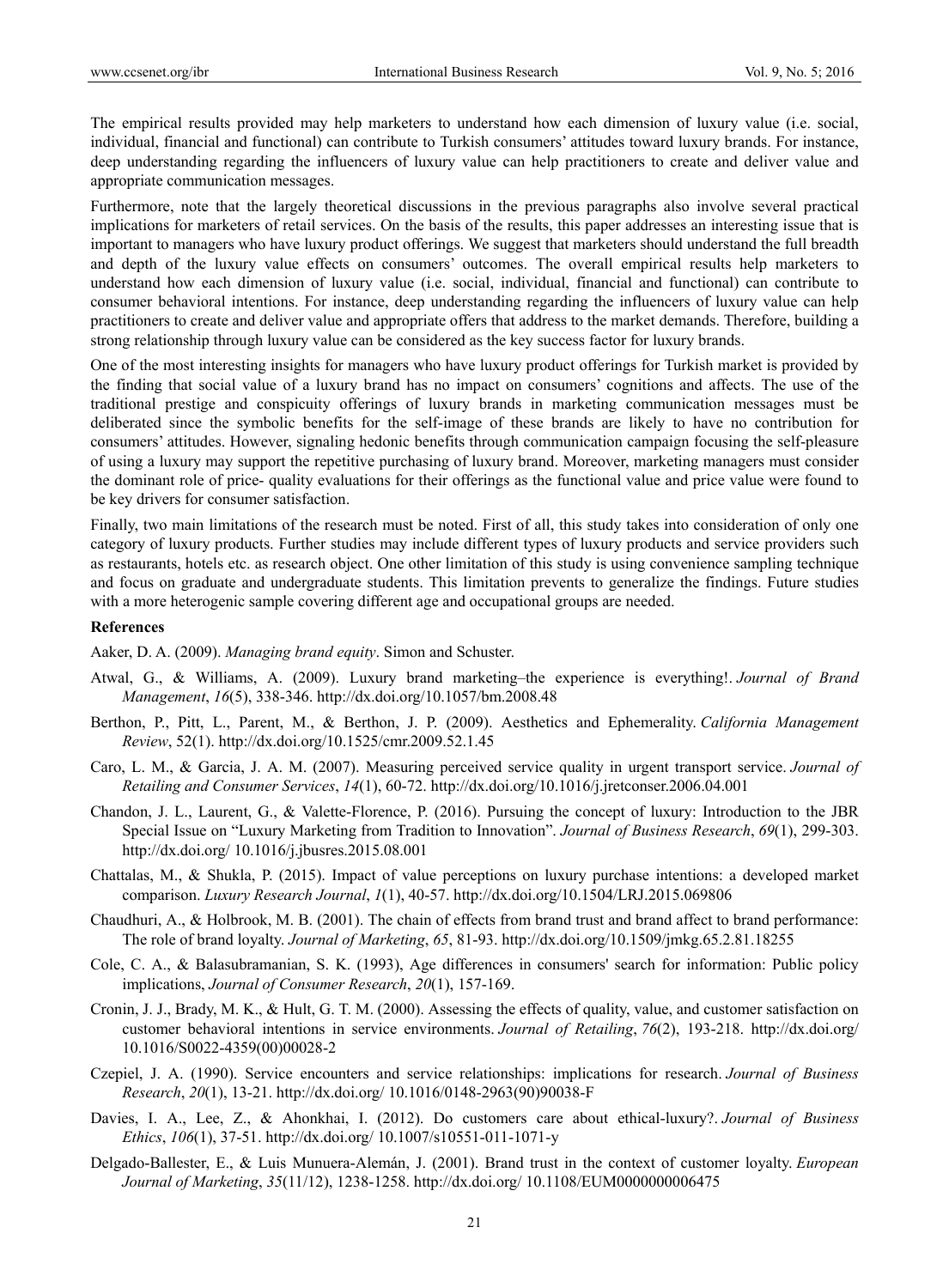- Delgado-Ballester, E., & Luis Munuera-Alemán, J. (2005). Does brand trust matter to brand equity?. *Journal of product & brand management*, *14*(3), 187-196. http://dx.doi.org/10.1108/10610420510601058
- Delgado-Ballester, E., Munuera-Aleman, J. L., & Yague-Guillen, M. J. (2003). Development and validation of a brand trust scale. *International Journal of Market Research*, *45*(1), 35-54.
- Dion, D., & Arnould, E. (2011). Retail luxury strategy: assembling charisma through art and magic*. Journal of Retailing*, *87*(4), 502-520. http://dx.doi.org/ 10.1016/j.jretai.2011.09.001
- Dubois, B., & Duquesne, P. (1993). The market for luxury goods: income versus culture. *European Journal of Marketing*, 27(1), 35-44. http://dx.doi.org/10.1108/03090569310024530
- Eastman, J. K., Goldsmith, R. E., & Flynn, L. R. (1999). Status consumption in consumer behavior: Scale development and validation. *Journal of Marketing Theory and Practice*, 41-52. http://dx.doi.org/10.1080/10696679.1999.11501839
- Esch, F.-R., Langner, T., Schmitt, B. H., & Geus, P. (2006). Are brands forever? How brand knowledge and relationships affect current and future purchases. *Journal of Product & Brand Management*, *15*(2), 98-105. http://dx.doi.org/10.1108/10610420610658938
- Fitzsimons, G. J., Greenleaf, E. A., & Lehmann, D. R. (1997), Decision and consumption satisfaction: Implications for channel relations, *Working paper*, Columbia Business School, Columbia University.
- Fornell, C., & Larcker, D. F. (1981), Evaluating structural equation models with unobservable variables and measurement error, *Journal of Marketing Research*, *18*(01), 39-50.
- Garbarino, E., & Johnson, M. S. (1999). The different roles of satisfaction, trust, and commitment in customer relationships. *the Journal of Marketi*ng, 70-87. http://dx.doi.org/ 10.2307/1251946
- Gibson, H. (2005). Towards an understanding of 'why sport tourists do what they do'. *Sport in Society*, *8*(2), 198-217. http://dx.doi.org/ 10.1080/17430430500087369
- Grossman, G. M., & Shapiro, C. (1986). *Foreign counterfeiting of status goods* (No. w1915). National Bureau of Economic Research. http://dx.doi.org/ 10.3386/w1915
- Ha, H. Y., & Perks, H. (2005). Effects of customer perceptions of brand experience on the web: Brand familiarity, satisfaction and brand trust. *Journal of Customer Behaviour, 4*(6), 438-452. http://dx.doi.org/ 10.1002/cb.29
- Han, Y. J., Nunes, J. C., & Drèze, X. (2013). Signaling status with luxury goods: The role of brand prominence. *International Retail and Marketing Review*, *9*(1), 1-22. http://dx.doi.org/10.1509/jmkg.74.4.15
- Hansen, J., & Wänke, M. (2011). The abstractness of luxury. *Journal of Economic Psychology*, *32*(5), 789-796. http://dx.doi.org/ 10.1016/j.joep.2011.05.005
- Hasan, H. F. A., Ilias, A., Rahman, R. A., & Razak, M. Z. A. (2009). Service quality and student satisfaction: A case study at private higher education institutions. *International Business Research*, *1*(3),163. http://dx.doi.org/10.5539/ibr.v1n3p163
- Heine, K., & Phan, M. (2011). Trading-up mass-market goods to luxury products. *Australasian Marketing Journal*  (AMJ), 19(2), 108-114. http://dx.doi.org/ 10.1016/j.ausmj.2011.03.001
- Hennigs, N., Wiedmann, K. P., Klarmann, C., Strehlau, S., Godey, B., Pederzoli, D., & Oh, H. (2012). What is the Value of Luxury? A Cross ‐ Cultural Customer Perspective. *Psychology & Marketing*, *29*(12), 1018-1034. http://dx.doi.org/ 10.1002/mar.20583
- Huber, F., Herrmann, A., & Wricke, M. (2001). Customer satisfaction as an antecedent of price acceptance: results of an empirical study. *Journal of Product & Brand Management*, *10*(3), 160-169.
- Hung, K. P., Huiling Chen, A., Peng, N., Hackley, C., Amy Tiwsakul, R., & Chou, C. L. (2011). Antecedents of luxury brand purchase intention. *Journal of Product & Brand Management*, *20*(6), 457-467. http://dx.doi.org/10.1108/10610421111166603
- Jakutis, A., & Bakanauskas, A. (2010). Customer value: determination in undefined environment. *Organizacijų Vadyba: Sisteminiai Tyrimai*, (53), 7-18.
- Jung Choo, H., Moon, H., Kim, H., & Yoon, N. (2012). Luxury customer value. *Journal of Fashion Marketing and Management: An International Journal*, *16*(1), 81-101. http://dx.doi.org/10.1108/13612021211203041
- Kabadayi, E. T., & Alan, A. K. (2012). Brand trust and Brand effect: Their strategic importance on brand loyalty. *Journal of Global Strategic Management*, June, *11*, 81-88.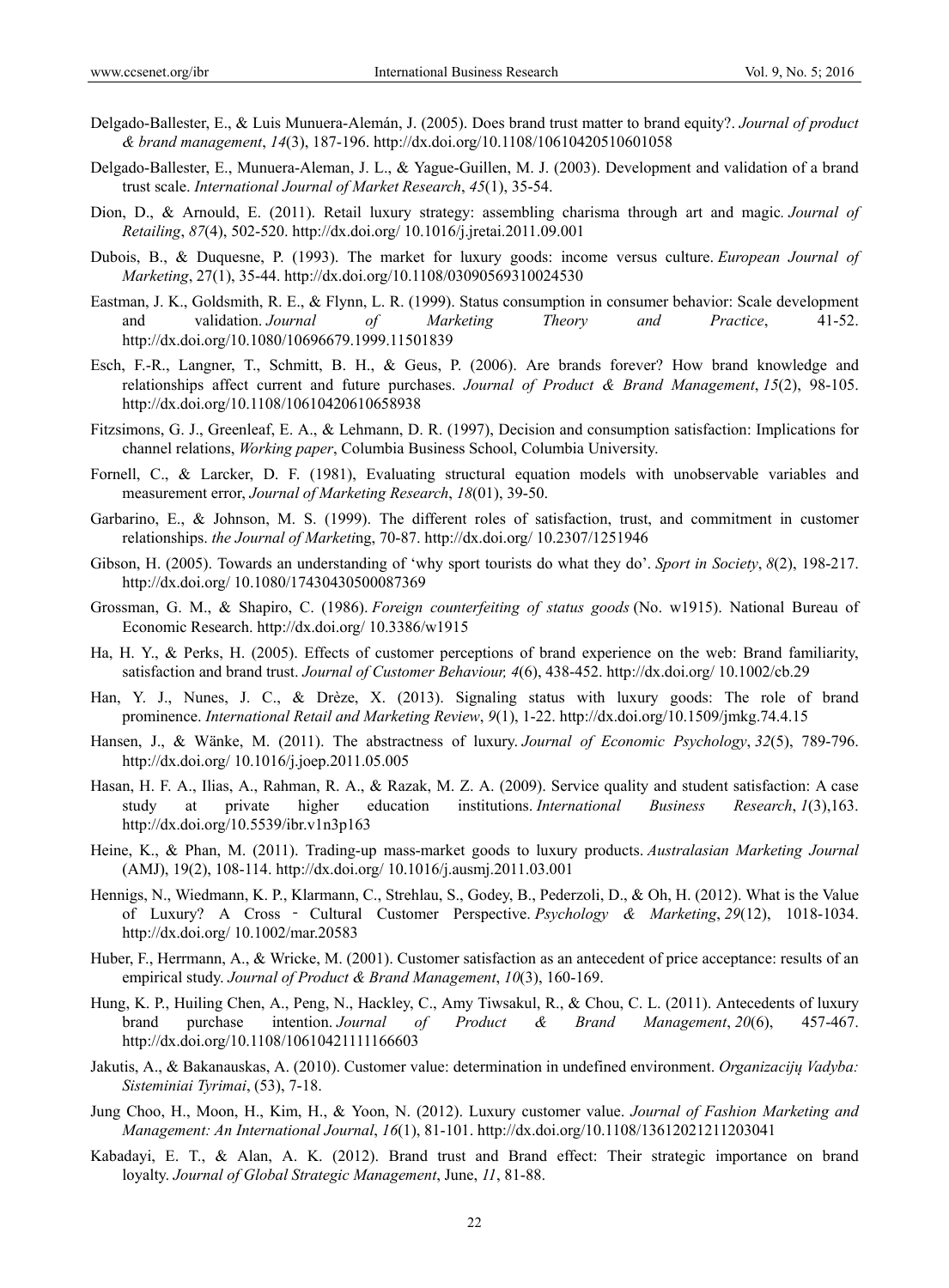- Kapferer, J. N., & Bastien, V. (2009). The specificity of luxury management: Turning marketing upside down. *Journal of Brand Management*, *16*(5), 311-322. http://dx.doi.org/10.1057/bm.2008.51
- Kastanakis, M. N., & Balabanis, G. (2014). Explaining variation in conspicuous luxury consumption: An individual differences' perspective. *Journal of Business Research*, *67*(10), 2147-2154.
- Keng, C. J., Huang, T. L., Zheng, L. J., & Hsu, M. K. (2007). Modeling service encounters and customer experiential value in retailing: An empirical investigation of shopping mall customers in Taiwan. *International Journal of Service Industry Management*, *18*(4), 349-367.
- Kim, W. G., Lee, Y. K., & Yoo, Y. J. (2006). Predictors of relationship quality and relationship outcomes in luxury restaurants. *Journal of Hospitality & Tourism Research*, *30*(2), 143-169.
- Lau, G. T. & Lee, S. H. (1999). Consumers' trust in a brand and the link to brand loyalty, *Journal of Market Focused Management*, *4* (4), 341-370.
- Lee, J. H., & Hwang, J. (2011). Luxury marketing: The influences of psychological and demographic characteristics on attitudes toward luxury restaurants. *International Journal of Hospitality Management, 30*(3), 658-669.
- Li, G., Li, G., & Kambele, Z. (2012). Luxury fashion brand customers in China: Perceived value, fashion lifestyle, and willingness to pay. *Journal of Business Research*, *65*(10), 1516-1522.
- Ling, K. C., Chai, L. T., & Piew, T. H. (2010). The effects of shopping orientations, online trust and prior online purchase experience toward customers' online purchase intention. *International Business Research*, *3*(3), 63.
- Mathwick C., Malhotra N., & Rigdon E. (2000), Experiential value: Conceptualization, measurement and application in the catalog and internet shopping environment, *Journal of Retailing, 77*, 40-44.
- Mattila, A. (1999). Consumers value judgments: How business travelers evaluate luxury-hotel services. *The Cornell Hotel and Restaurant Administration Quarterly*, *40*(1), 40-46.
- Moliner, M. A., Sánchez, J., Rodríguez, R. M., & Callarisa, L. (2007). Relationship quality with a travel agency: The influence of the postpurchase perceived value of a tourism package. *Tourism and Hospitality Research*, *7*(3-4), 194-211.
- Moorman, C., Deshpande, R., & Zaltman, G. (1993). Factors affecting trust in market research relationships. *the Journal of Marketing*, 81-101.
- Morgan, R. M., & Hunt, S. D. (1994). The commitment-trust theory of relationship marketing. T*he Journal of Marketing*, 20-38.
- O'cass, A., & McEwen, H. (2004). Exploring consumer status and conspicuous consumption. *Journal of Consumer Behaviour*, *4*(1), 25-39.
- Okonkwo, U. (2009). Sustaining the luxury brand on the Internet. *Journal of Brand Management, 16*(5), 302-310.
- Oliver, R. L. (1980). A cognitive model of the antecedents and consequences of satisfaction decisions. *Journal of Marketing Research*, 460-469.
- Punniyamoorthy, M., & Raj, M. P. M. (2007). An empirical model for brand loyalty measurement. *Journal of Targeting, Measurement and Analysis for Marketing*, *15*(4), 222-233.
- Ranaweera, C., & Prabhu, J. (2003). The influence of satisfaction, trust and switching barriers on customer retention in a continuous purchasing setting. *International Journal of Service Industry Management*, *14*(4), 374-395.
- Sharma, P. (2009). Country of origin effects in developed and emerging markets: Exploring the contrasting roles of materialism and value consciousness, *Journal of International Business Studies*, *42*(2), 285–306.
- Sheth, J. N., Newman, B. I., & Gross, B. L. (1991). Why we buy what we buy: a theory of consumption values. *Journal of Business Research*, *22*(2), 159-170.
- Shukla, P., & Purani, K. (2012). Comparing the importance of luxury value perceptions in cross-national contexts. *Journal of Business Research*, *65*(10), 1417-1424.
- Shukla, P., Shukla, E., & Sharma, S. (2009). Conspicuous consumption in cross-national context: psychological and brand antecedents. *Asia-Pacific Advances in Consumer Researc*h (8, pp. 16–19). Duluth, MN: Association for Consumer Research.
- Sirdeshmukh, D., Singh, J., & Sabol, B. (2002). Consumer trust, value, and loyalty in relational exchanges. *Journal of Marketing*, *66*(1), 15-37.
- Smith, J. B., & Colgate, M. (2007). Customer value creation: a practical framework. *Journal of Marketing Theory and*